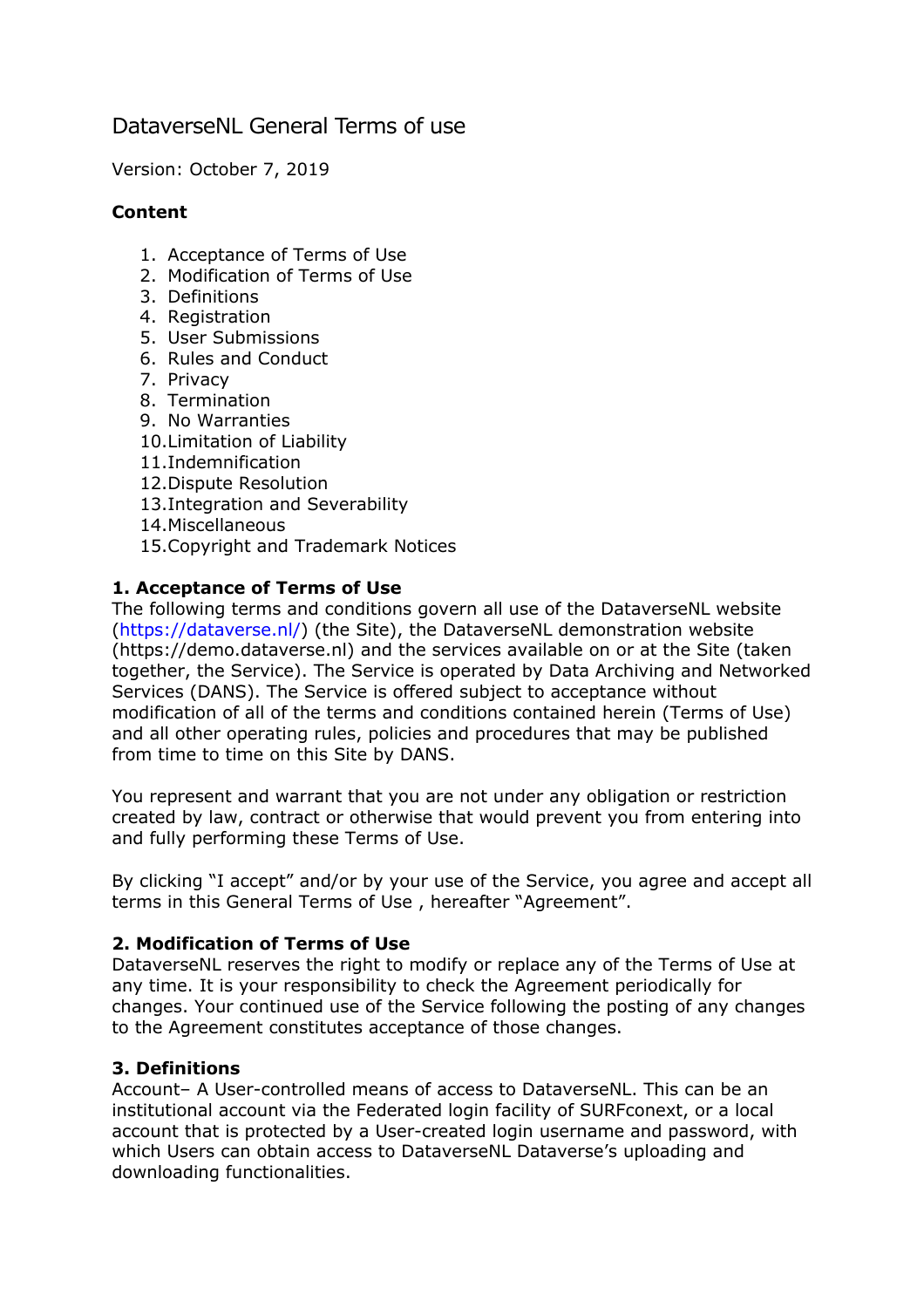Administrator– The User who created, controls and is the main organizer, curator, and manager of a particular dataverse.

Agreement– The General Terms of Use in its entirety.

Author– The person(s) from whom the data within the dataset originated; the person(s) who conducted the research that led to the creation of the dataset. This person can but need not be the same as the Depositor.

Content– Any information, data, text, software, scripts, graphics, and interactive features found on the DANS DataverseNL application.

Curator - a person who can edit License + Terms, edit Permissions, and publish datasets.

Data Use Agreement– This is the restricted data usage license agreement option that DataverseNL offers. If applied to a User Submission, the Data Use Agreement will be a legally-binding license contract between the Depositor and any Downloader of that User Submission.

Data Usage License Agreement– The license agreement between a Depositor and a Downloader governing the limits and restrictions (or lack thereof) of how the downloaded User Submissions can be used.

Dataset– A study, experiment, set of observations, or publication that is uploaded by a User. A dataset can comprise a single file or multiple files.

Dataverse– A virtual container with which to store research data studies (including datasets and other dataverses) that can be customized and managed by its owner.

Depositor– The User who uploads a collection of data files as a dataset to a dataverse on the application.

DANS DataverseNL – The repository application server as a whole, including all Services, Content, and related features.

Metadata– Accompanying information, either in a separate file or otherwise included in the dataset, about a particular dataset or dataverse, including but not limited to Author's name, publishing date, title of data contents, description of contents, and other such related information.

Publish– A function available for User Submissions by which Users can make their dataverse and/or their dataset containing data files publicly available and publicly searchable on DataverseNL search engine and third-party search engines (e.g., NARCIS, Google Search or Bing Search).

Registration Information– Information required to register for an Account, including but not limited to name, email, institution and position.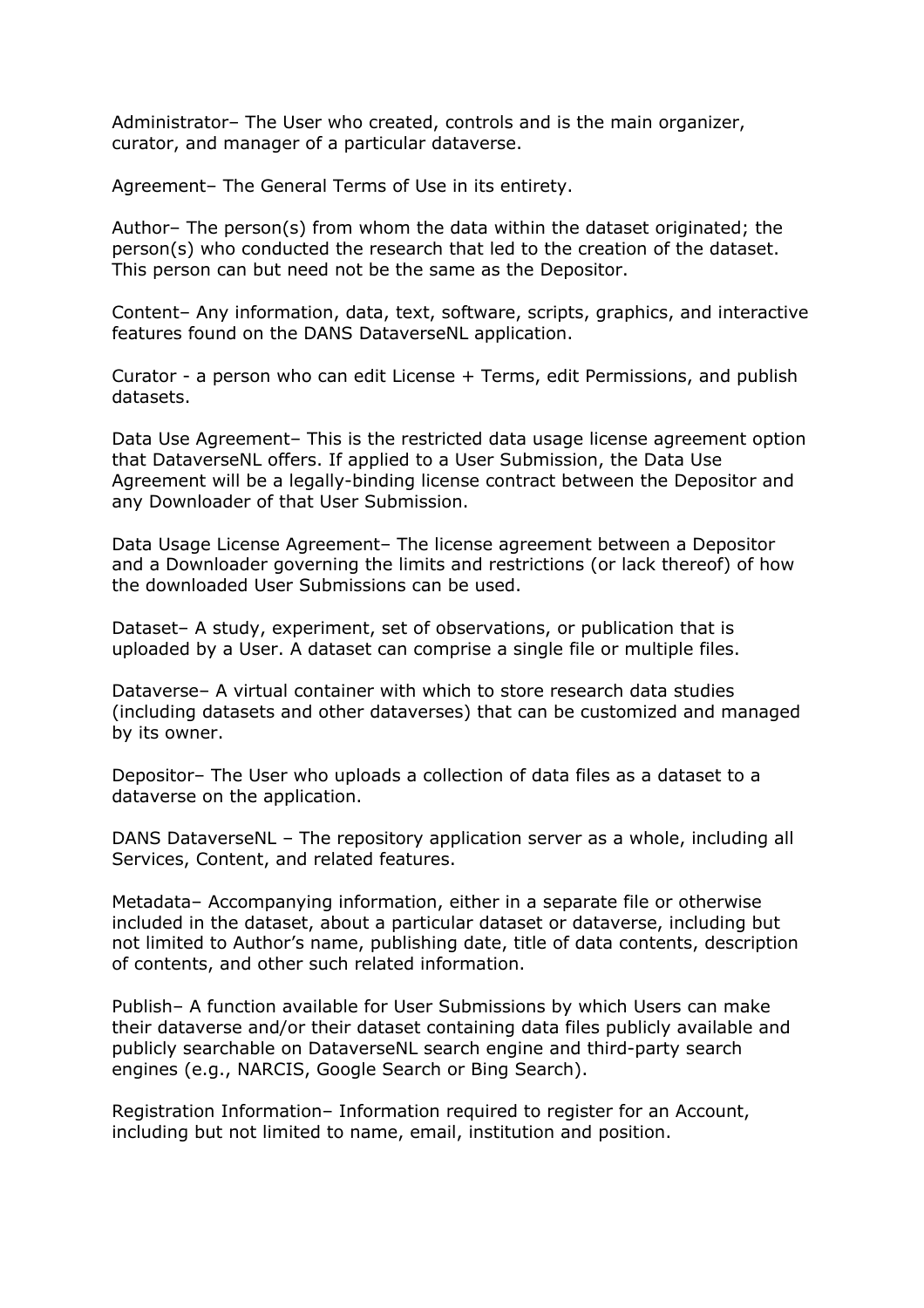Restricted User Submissions – Any User Submissions that are published with either Data Use Agreement or with a customized Data Usage License Agreement that the Depositor drafts and/or designates for the Submission.

Service– the DANS DataverseNL application and all of the available services, functions, and capabilities afforded on the application.

Site– the DANS DataverseNL application and server.

Spamming– Any unauthorized or unsolicited advertising, junk or bulk e-mail, messages, comments, or other communications directly or indirectly stemming from use of DataverseNL, including but not limited to comments posted to Author's dataset pages and messages or other communications sent to User's email addresses, accounts, or other means of contact.

Unrestricted User Submissions– Any User Submissions that are published with a default CC0 default public domain dedication waiver agreement.

Use of the Service– Any access to, use of, or other action involving the DANS DataverseNL application's functions, services, resources, and repository of datasets, including but not limited to any uploading, posting, submitting, storing, searching for, downloading, distributing, facilitating distributions, and otherwise utilizing any Content found on the Harvard Dataverse application.

User– Any individual or entity who owns and/or controls a registered account on DANS DataverseNL.

User Submissions– Uploaded dataverses and datasets.

### **4. Registration**

As a condition to using the Service, you may be required to register with DataverseNL. If you are affiliated to a participating institution, you should use the login facility provided by your institution and DataverseNL (Federated Login Facility) and authenticate with your institution. Your institution may authorise your use of DataverseNL and allow you to create a DataverseNL Account. If you are not affiliated with one of the participating institutions, you can create a local Account within DataverseNL. By registering for a local Account with the Service, you must enter your real name and a valid email address. You may in addition register your affiliation, and type of employment with your Account. You shall provide DataverseNL with accurate, complete, and updated registration information. Failure to do so shall constitute a breach of this Agreement, which may result in immediate termination of your DataverseNL Account. You shall not (i) select or use as a DataverseNL Login Name a name of another person with the intent to impersonate that person; (ii) use as a DataverseNL Login Name a name subject to any rights of a person other than you without appropriate authorization; or (iii) use as a DataverseNL Screen Name a name that is otherwise offensive, vulgar or obscene. DANS reserves the right to refuse registration of, or cancel a DataverseNL User Account in its sole discretion. You are solely responsible for activity that occurs on your Account and shall be responsible for maintaining the confidentiality of your DataverseNL and/or institution password. You shall never use another user's Account without such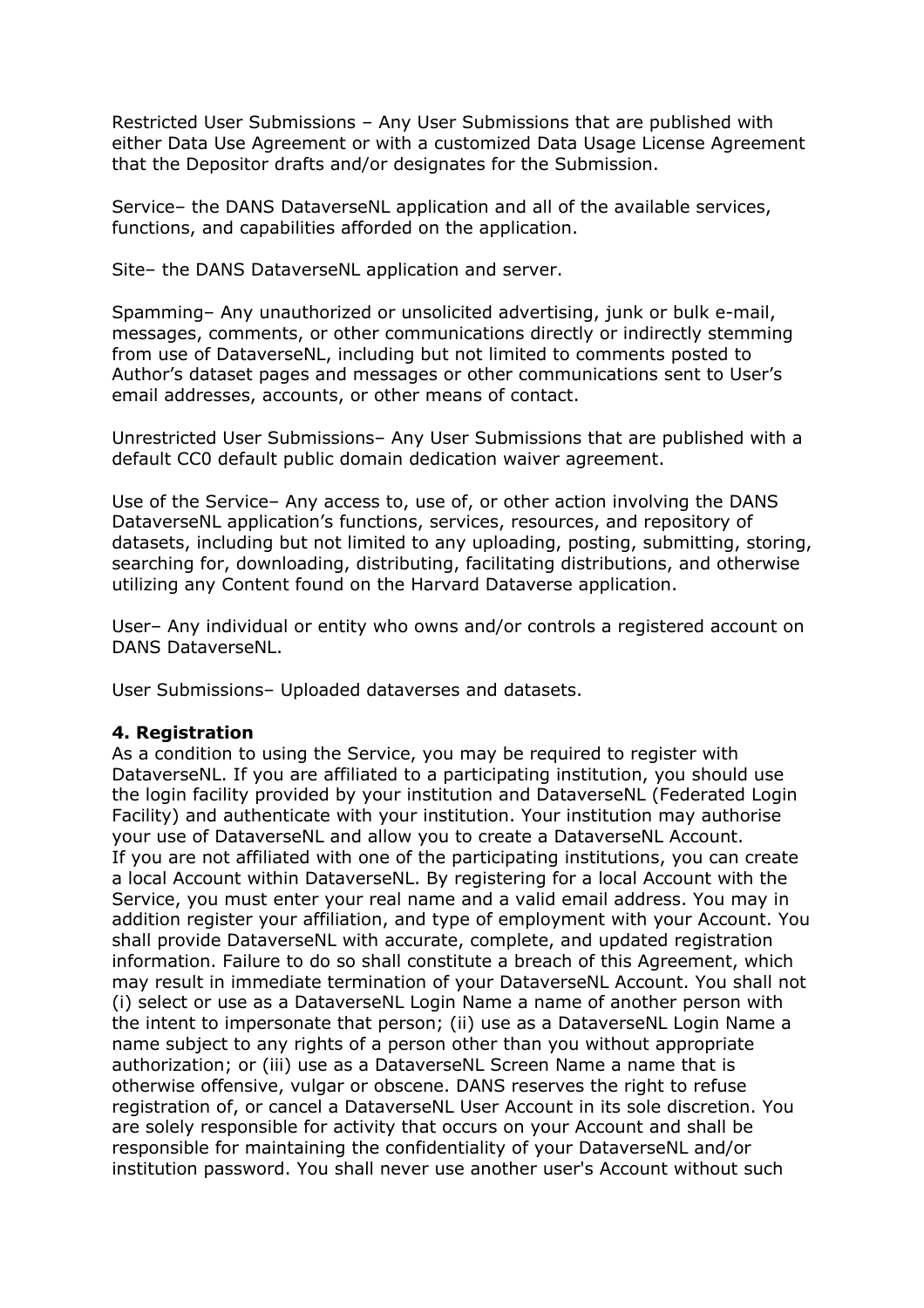other user's express permission. You will immediately notify DANS in writing to info@dataverse.nl of any unauthorized use of your Account, or other Account related security breach of which you are aware.

### **5. User Submissions**

Depending on the policies of your institute the Service provides you with the ability to upload, submit, disclose, distribute or otherwise post (hereafter, posting) Content to the Service (User Submissions) and to allow other users to do so. The Service provides you with the ability to display, organize, and accept Content through creating a Dataverse. For purposes of this Agreement, "Content" includes, without limitation, any information, data, text, software, scripts, graphics, and interactive features generated, provided, or otherwise made accessible on or through the Service.

An important part of the mission of DANS is to acquire and preserve research data and provide access to it. DANS archives the Content at multiple locations. DANS will use good archival practices to retain Content deposited into the Site.

You will be held legally and financially responsible for damages to any of the participants in DataverseNL if Content you contribute violates this Agreement. The Service gives the Depositor the ability to restrict access to User Submissions to specified Accounts (Restricted User Submissions). All other User Submissions shall be deemed Unrestricted User Submissions.

You give permission and any required licenses to DANS to make the Content available for archiving, preservation and access. You represent and warrant you are lawfully entitled and have full authority to license DANS to archive, preserve and give access to the User Submissions in the ways described in this Agreement.

You are solely responsible for the User Submissions you post on or through the Service. DANS does not review or endorse User Submissions and has no control over any User Submission.

DANS has no obligation to monitor the Site, Service, Content, or User Submissions. DANS may remove any User Submission at any time if it does not comply with this Agreement for posting User Content.

### **6. Rules and Conduct**

By posting User Submissions on or at the Site, or otherwise through the Service, to your Dataverse or other Dataverses, or by allowing others to do so, you make the following representations and warranties to DataverseNL:

- 1. You shall use the Service in agreement with the relevant VSNU and university codes of conduct for scientific integrity and for the use of personal data in research.
- 2. You shall ensure that Content meets this Agreement and the terms of your institute.
- 3. You shall, in the event of processing personal data as referred to in the General Data Protection Regulation (GDPR), only include personal data within a data file in a dataset that is subjected to Data Usage License Agreement with appropriate usage requirements. This means that any Content (i.e. Metadata, file names) that becomes public shall not contain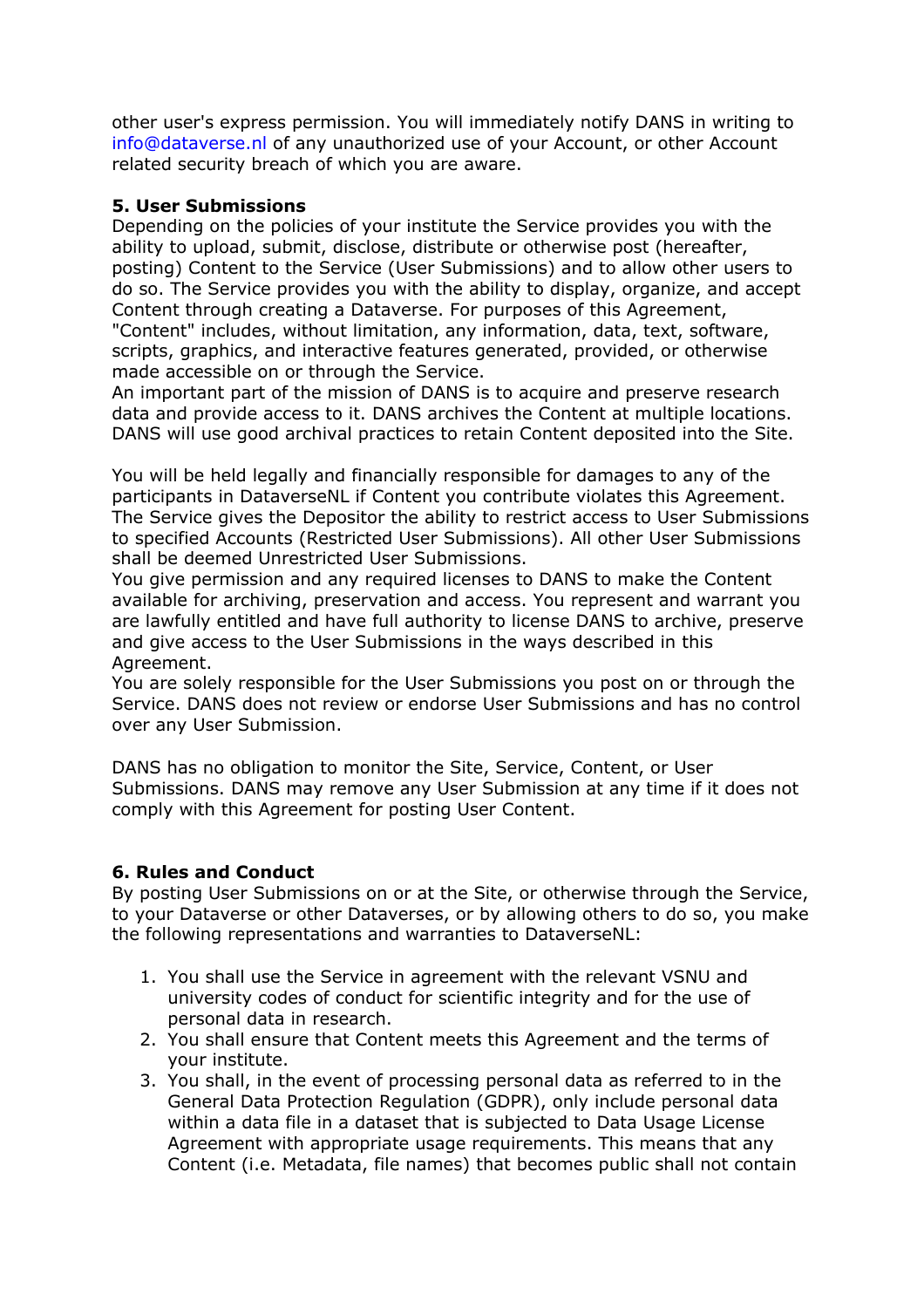personal data, except for personal data necessary for the accountability of the dataset (i.e. the author(s)).

4. You shall not use the Service for any purpose that is prohibited by this Agreement.

You shall not (or permit others to) either (a) take any action or (b) upload, download, post, submit or otherwise distribute or facilitate distribution of any Content that:

- 1. infringes the copyrights or other intellectual property rights, including, but not limited to any patent (applications), know how, trademark, trade secret, right of publicity or other right of any other person or entity; or
- 2. is unlawful, threatening, abusive, harassing, defamatory, libellous, deceptive, fraudulent, invasive of another's privacy, tortious, obscene, offensive, or profane; or
- 3. constitutes unauthorized or unsolicited advertising, junk or bulk e-mail ("spamming"); or
- 4. contains software viruses or any other computer codes, files, or programs that are designed or intended to disrupt, damage, limit or interfere with the proper function of any software, hardware, or telecommunications equipment or to damage or obtain unauthorized access to any system, data or other information of DANS or any third party.
- 5. imposes or may impose (as determined by DANS in its sole discretion) an unreasonable or disproportionately large load on DANS's (or its third party providers') infrastructure; (ii) interfere or attempt to interfere with the proper working of the Service or any activities conducted on the Service; or (iii) bypass any measures DataverseNL may use to prevent or restrict access to the Service (or other accounts, computer systems or networks connected to the Service).

You will promptly notify DataverseNL of any confidentiality, privacy or data protection, licensing, or intellectual property issues regarding the User Submissions.

You acknowledge that DataverseNL will not be liable for any loss of or damage to the User Submissions, either in whole or in part.

# **7. Privacy**

If you are an Author or Depositor of a Dataset, your name will be part of the metadata of the Dataset.

By submitting an access request for a restricted dataset, your name and emailaddress as included in your Account are shared with the Depositor, Curator or Administrator of the dataset.

When you want to download files, with or without an account, you may be asked to complete a Guestbook first. Your data can be shown to the Administrator and Depositor of the relevant Dataset.

The information in your Account may be used to contact you with regard to DataverseNL. DataverseNL will not actively distribute or in other ways provide access to your Account information to third parties.

# **8. Termination**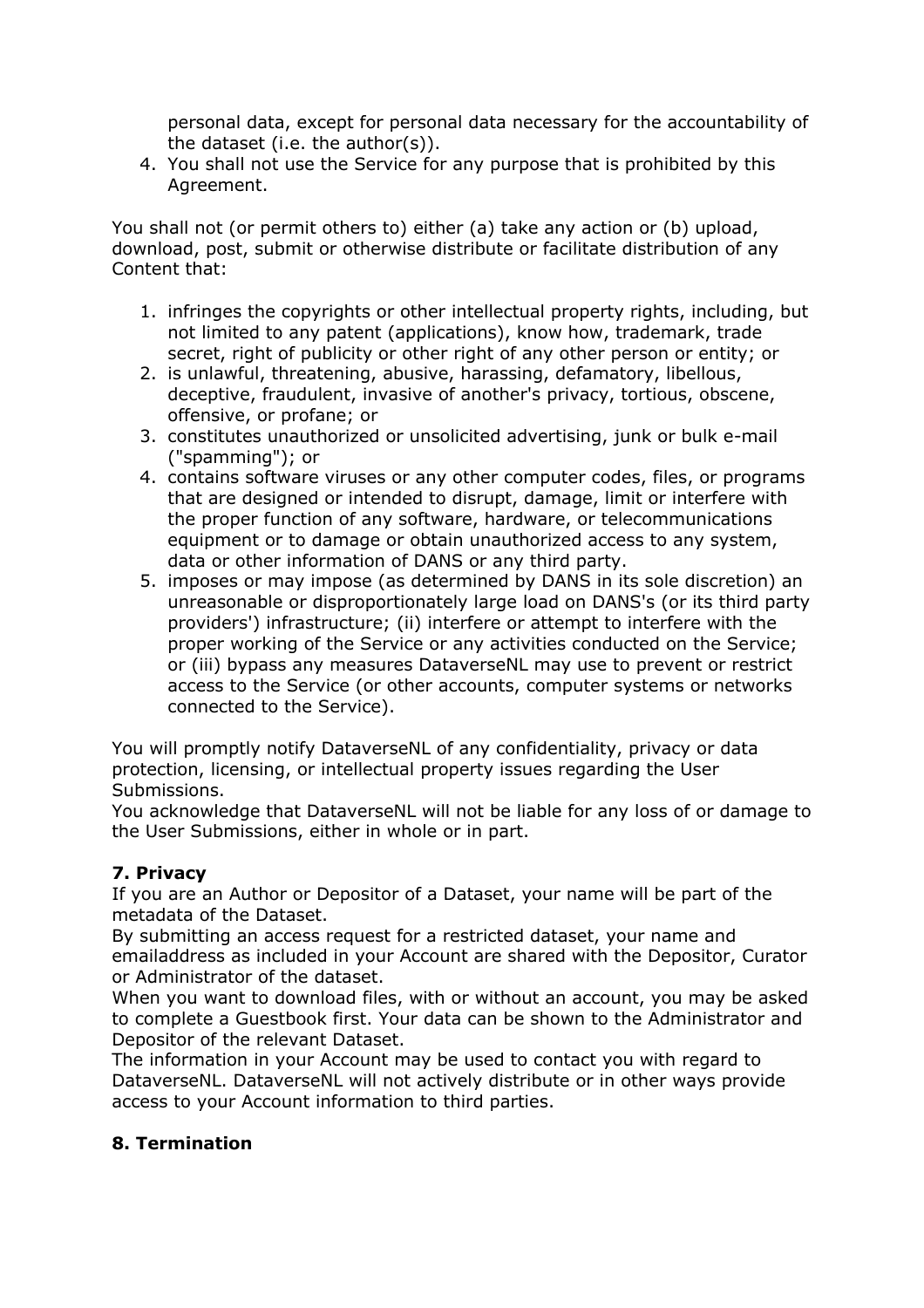If you wish to terminate your Account, you may notify your institution. For contact information see:

https://dans.knaw.nl/en/about/services/DataverseNL/support.

When You do not comply with the Rules and Conduct of this Agreement, or when your participating institution files a request to do so, DataverseNL may terminate your account and/or your access to all or any part of the Service at any time, with or without notice.

All provisions of this Agreement which by their nature should survive termination shall survive termination, including, without limitation, warranty disclaimers, indemnity and limitations of liability.

### **9. No Warranties**

The Service (including, without limitation, the Content and the User Submissions) is provided 'as is' and 'as available' and is without warranty of any kind, express or implied, including but not limited to, the implied warranties of title, non-infringement, merchantability and fitness for a particular purpose. DANS makes no warranties, express or implied, by operation of law or otherwise, regarding or relating to the Service or Content provided. More specific, DANS does NOT warrant that:

- 1. the Content or User Submissions are timely, accurate, complete, reliable or correct;
- 2. the Service will be secure or available at any particular time or location;

3. any defects or errors will be corrected; the Content or User Submissions are free of viruses or other harmful components ; or

4. the results of using the Service will meet your requirements.

Your use of the Service is solely at your own risk.

### **10. Limitation of Liability**

In no event shall DANS be liable with respect to the Service or any Content or User Submissions (i) for any lost profits or damages of any kind, (ii) for any bugs, software viruses or any other computer codes, files or programs designated or intended to disrupt, damage, limit or interfere with the proper function of the Service, or (iii) for any errors or omissions in any Content or User Submissions or for any loss or damage of any kind incurred as a result of your use of any Content or User Submission posted, email, transmitted or otherwise made available on or through the Service.

### **11. Indemnification**

You will indemnify and hold DANS harmless from and against any and all loss, cost, expense, liability, or damage, including, without limitation, all reasonable attorneys' fees and court costs, arising from the i) use or misuse of the Service; (ii) your access to the Site, use of the Services, violation of this Agreement by you; or (iii) the infringement by you, or any third party using your Account, of any intellectual property or other right of any person or entity. Such losses, costs, expenses, damages, or liabilities shall include, without limitation, all actual, general, special, and consequential damages.